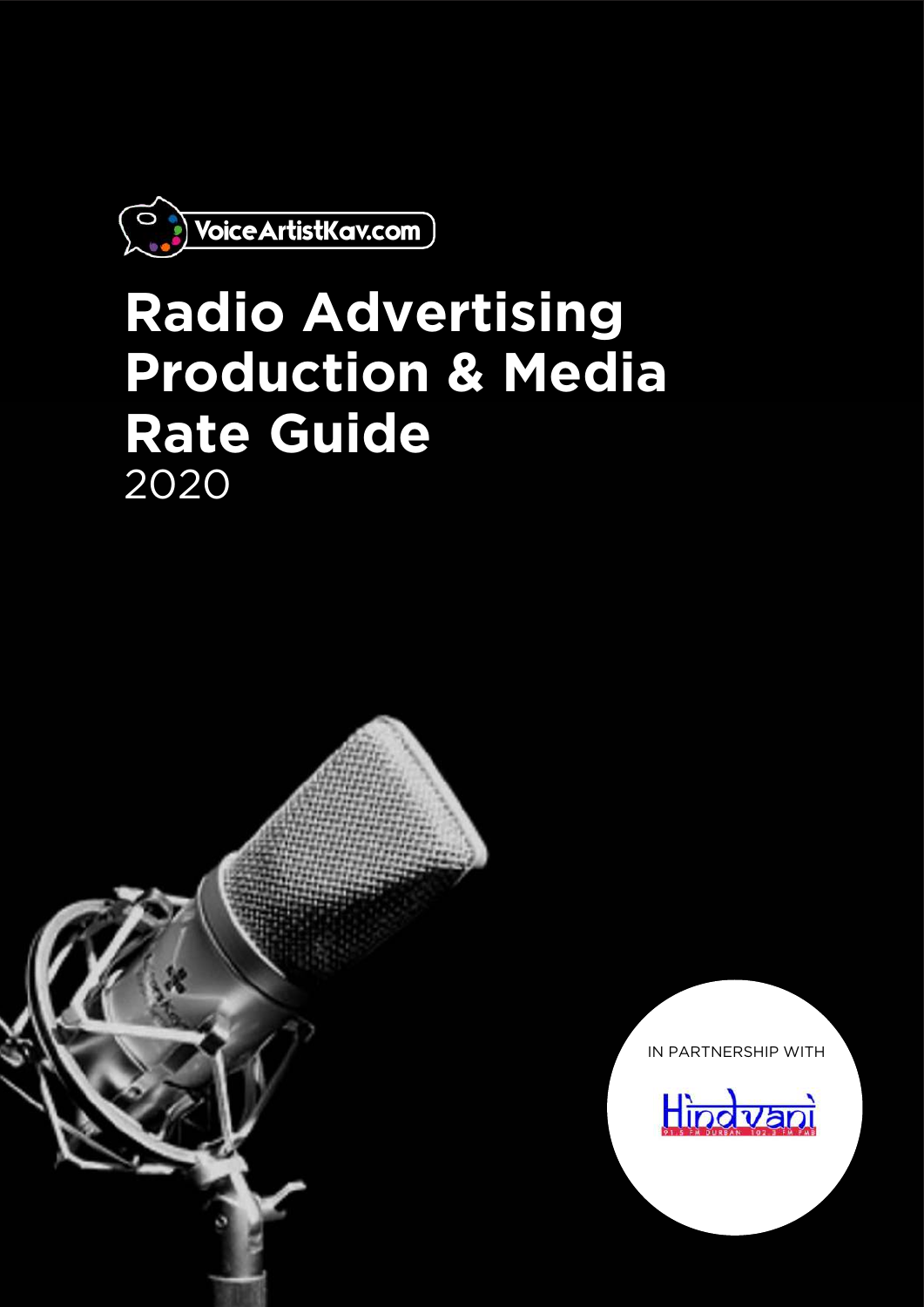



These are the rates charged by *Voice Artist Kav*'s independent studio to record and produce your radio advert. Select a package below if you need a quote for a new advert created from scratch.

All advert packages are quoted on a 30 second format. See the next page for media rates to get your advert played on air.

# All voice recordings are charged at a flat rate of R550.00 per voice + the cost of production below\*

Package 1 *No music or SFX (only recorded read)* = R500

= R1,000 Package 2 *With music or SFX* 

Package 3 *Full music and SFX*   $= R1,200$ 

#### **Optional Rates**

*If re-recording your advert due to a complete script change*  $= R1,500$ Re-recording

*Any minor tweak to an existing ad, but not a full script change and re-recording (eg: price change)*  = R250 Pickups

#### Scripting

*The above rates are all assuming you will provide a script. Request this item if you need a new advert concept scripted from scratch. A script brief will be issued to you for further campaign details.*  = R1,000

### **\*Please Note:**

- Additional voices for any advert will be charged for at the full rate.
- Final production costs will be signed off upon final script being provided/approved by client.